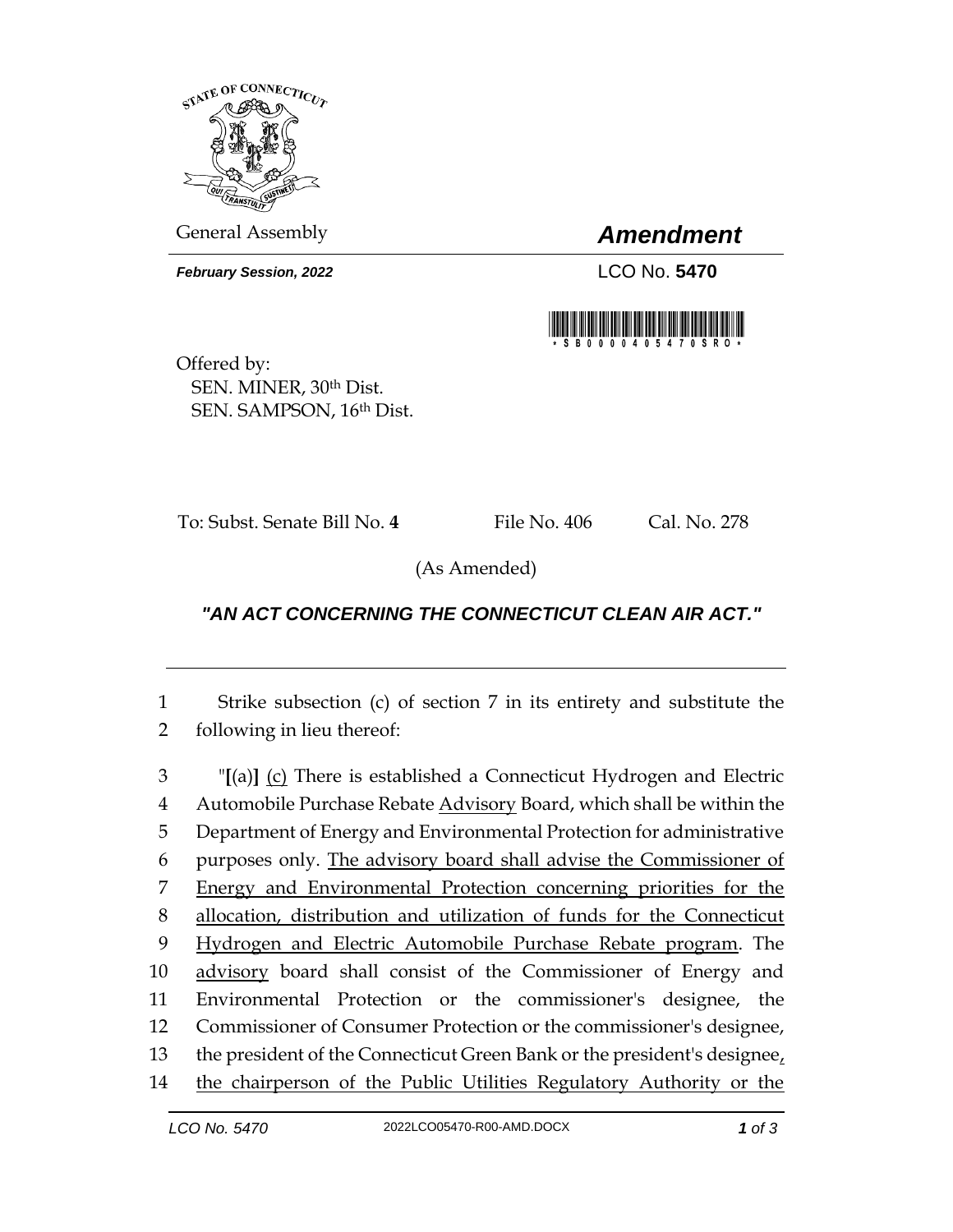chairperson's designee and **[**six**]** ten members appointed as follows: (1) One representative of an environmental organization knowledgeable in electric vehicle policy appointed by the speaker of the House of Representatives; (2) one member who is an owner or manager of a business engaged in the sale or repair of bicycles appointed by the president pro tempore of the Senate; (3) one representative of an organization that represents the interests of an environmental justice community **[**, as defined in subsection (a) of section 22a-20a,**]** appointed by the majority leader of the House of Representatives; (4) one representative of an association representing automotive retailers in the state appointed by the majority leader of the Senate; (5) one member appointed by the minority leader of the House of Representatives; **[**and**]** 27 (6) one member appointed by the minority leader of the Senate;  $(7)$  one representative of an organization interested in the promotion of walking or bicycling appointed by the House chairperson of the joint standing committee of the General Assembly having cognizance of matters relating to transportation; (8) one member appointed by the Senate chairperson of the joint standing committee of the General Assembly having cognizance of matters relating to transportation; (9) one representative of an association representing electric vehicle manufacturers appointed by the House ranking member of the joint standing committee of the General Assembly having cognizance of 37 matters relating to transportation; and (10) one member appointed by the Senate ranking member of the joint standing committee of the General Assembly having cognizance of matters relating to transportation. The Commissioner of Energy and Environmental Protection may appoint to the advisory board not more than three additional representatives from other industrial fleet or transportation 43 companies. Each member appointed pursuant to subdivisions (1) to (10), inclusive, of this subsection or appointed by the Commissioner of 45 Energy and Environmental Protection shall serve for a term of two years and may service until such member's successor is appointed. The Commissioner of Energy and Environmental Protection, or the commissioner's designee, shall serve as chairperson of the advisory 49 board. The advisory board shall meet at such times as it deems